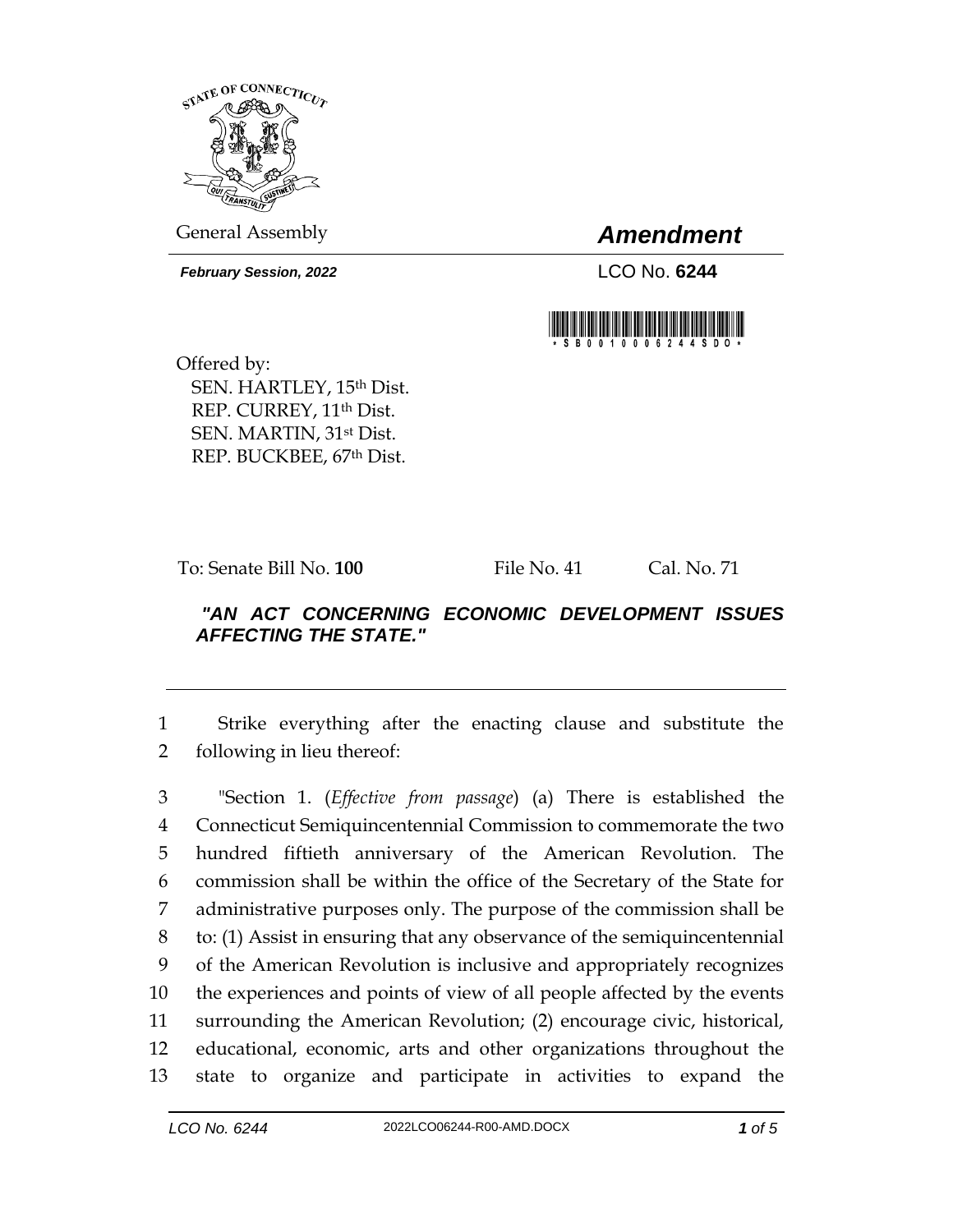| 14 | understanding and appreciation of the significance of the American    |  |  |
|----|-----------------------------------------------------------------------|--|--|
| 15 | Revolution; (3) collaborate with state and local tourism agencies to  |  |  |
| 16 | promote the state as a prominent cultural and heritage tourism        |  |  |
| 17 | destination for American Revolution history; (4)<br>encourage         |  |  |
| 18 | interdisciplinary and scholarly examination of the American           |  |  |
| 19 | Revolution; and (5) explore the ways in which the ethos of the United |  |  |
| 20 | States' national founding period and the two hundred fifty years that |  |  |
| 21 | follow influence the United States' present and can shape its future. |  |  |
| 22 | (b) The commission shall consist of the following members:            |  |  |
| 23 | (1) One appointed by the speaker of the House of Representatives,     |  |  |
| 24 | who shall be a representative of Connecticut Humanities;              |  |  |
|    |                                                                       |  |  |
| 25 | (2) One appointed by the president pro tempore of the Senate, who     |  |  |
| 26 | shall be a representative of the Connecticut Democracy Center;        |  |  |
| 27 | (3) One appointed by the majority leader of the House of              |  |  |
| 28 | Representatives, who shall be a representative of the Mohegan Tribe;  |  |  |
|    |                                                                       |  |  |
| 29 | (4) One appointed by the majority leader of the Senate, who shall be  |  |  |
| 30 | a representative of the Mashantucket Pequot Tribal Nation;            |  |  |
| 31 | (5) One appointed by the minority leader of the House of              |  |  |
| 32 | Representatives, who shall be a representative of the Connecticut     |  |  |
| 33 | <b>Historical Society;</b>                                            |  |  |
|    |                                                                       |  |  |
| 34 | (6) One appointed by the minority leader of the Senate, who shall be  |  |  |
| 35 | a representative of the Connecticut League of History Organizations;  |  |  |
| 36 | (7) Four appointed by the Governor, one of whom shall be a            |  |  |
| 37 | representative of the Mary and Eliza Freeman Center for History and   |  |  |
| 38 | Community and one of whom shall be a student or youth leader          |  |  |
| 39 | recommended by the executive director of the Old State House;         |  |  |
| 40 | (8) The Secretary of the State, or the Secretary's designee;          |  |  |
| 41 | (9) The Commissioner of Education, or the commissioner's designee;    |  |  |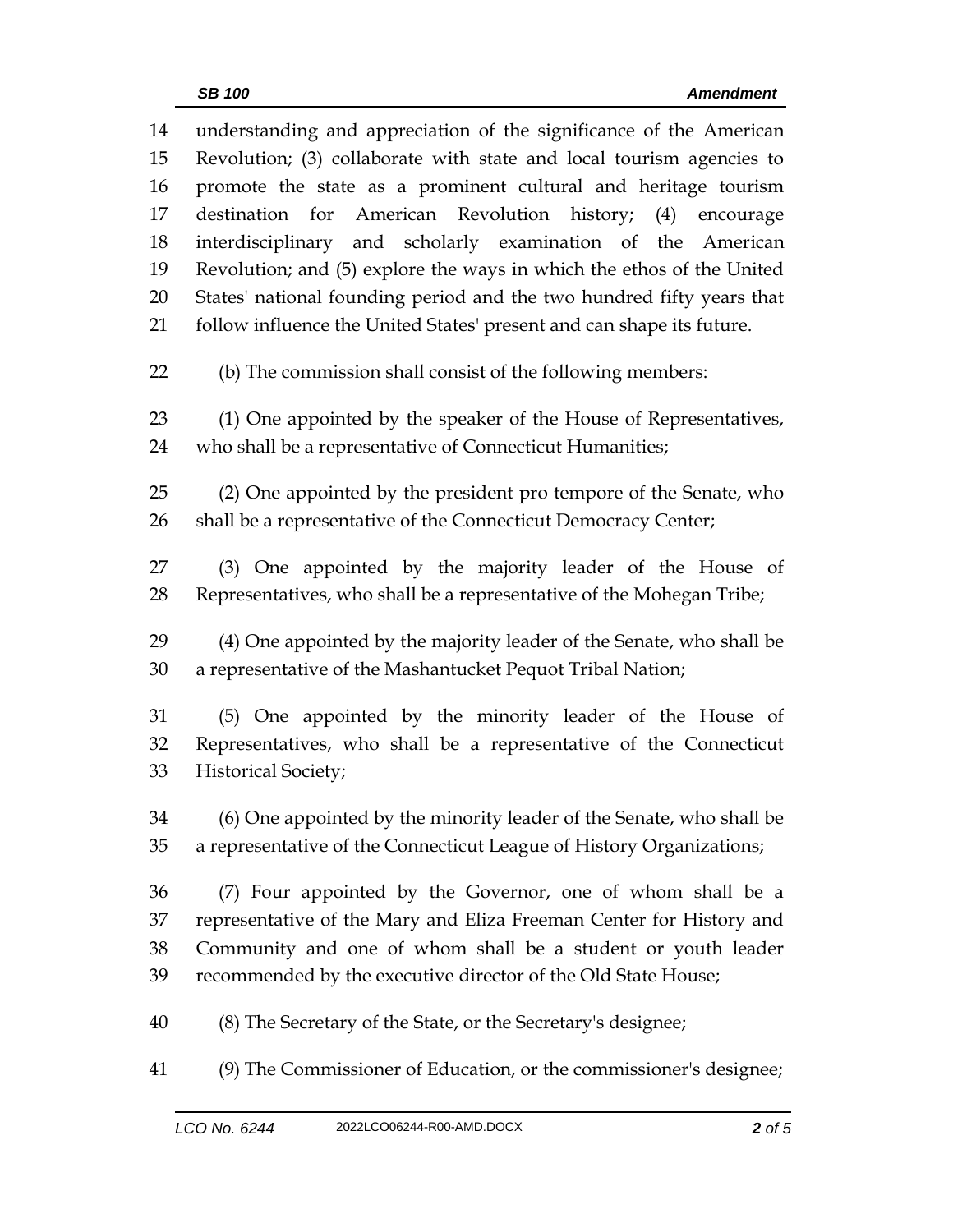|                            | <b>SB 100</b><br><b>Amendment</b>                                                                                                                                                                                                                                                                                                                                         |  |  |
|----------------------------|---------------------------------------------------------------------------------------------------------------------------------------------------------------------------------------------------------------------------------------------------------------------------------------------------------------------------------------------------------------------------|--|--|
| 42                         | (10) The Commissioner of Economic and Community Development,                                                                                                                                                                                                                                                                                                              |  |  |
| 43                         | or the commissioner's designee;                                                                                                                                                                                                                                                                                                                                           |  |  |
| 44                         | (11) The Commissioner of Aging and Disability Services, or the                                                                                                                                                                                                                                                                                                            |  |  |
| 45                         | commissioner's designee;                                                                                                                                                                                                                                                                                                                                                  |  |  |
| 46                         | (12) The State Historic Preservation Officer designated pursuant to 36                                                                                                                                                                                                                                                                                                    |  |  |
| 47                         | CFR 61.2, or the officer's designee;                                                                                                                                                                                                                                                                                                                                      |  |  |
| 48                         | (13) The State Historian, or the State Historian's designee; and                                                                                                                                                                                                                                                                                                          |  |  |
| 49                         | (14) The State Librarian, or the State Librarian's designee.                                                                                                                                                                                                                                                                                                              |  |  |
| 50                         | (c) All initial appointments to the commission shall be made not later                                                                                                                                                                                                                                                                                                    |  |  |
| 51                         | than sixty days after the effective date of this section. Any vacancy shall                                                                                                                                                                                                                                                                                               |  |  |
| 52                         | be filled by the appointing authority. Members of the commission shall                                                                                                                                                                                                                                                                                                    |  |  |
| 53                         | serve without compensation.                                                                                                                                                                                                                                                                                                                                               |  |  |
| 54                         | (d) The Governor shall appoint a chairperson and vice-chairperson                                                                                                                                                                                                                                                                                                         |  |  |
| 55                         | from among the members of the commission or their designees. The                                                                                                                                                                                                                                                                                                          |  |  |
| 56                         | chairperson shall schedule the first meeting of the commission, which                                                                                                                                                                                                                                                                                                     |  |  |
| 57                         | shall be held not later than sixty days after all initial appointments to the                                                                                                                                                                                                                                                                                             |  |  |
| 58                         | commission are made pursuant to subsection $(c)$ of this section.                                                                                                                                                                                                                                                                                                         |  |  |
| 59                         | (e) A majority of the membership of the commission shall constitute                                                                                                                                                                                                                                                                                                       |  |  |
| 60                         | a quorum, but the commission may hold meetings without a quorum.                                                                                                                                                                                                                                                                                                          |  |  |
| 61                         | Any decision shall be made by a majority vote of members present at a                                                                                                                                                                                                                                                                                                     |  |  |
| 62                         | meeting at which there is a quorum. The commission may adopt rules                                                                                                                                                                                                                                                                                                        |  |  |
| 63                         | of procedure.                                                                                                                                                                                                                                                                                                                                                             |  |  |
| 64<br>65<br>66<br>67<br>68 | commission shall have the following duties:<br>(f)<br>The<br>(1)<br>Commemorate the semiquincentennial of the American Revolution and<br>Connecticut's participation and contributions to it, including, but not<br>limited to, developing activities in recognition of the historic, social,<br>legal, cultural and political forces that caused the American Revolution |  |  |
| 69                         | and influenced its course and outcomes; (2) collaborate with and assist                                                                                                                                                                                                                                                                                                   |  |  |
| 70                         | other state and national organizations with programs and activities for                                                                                                                                                                                                                                                                                                   |  |  |
| 71                         | the observance of the semiquincentennial of the American Revolution                                                                                                                                                                                                                                                                                                       |  |  |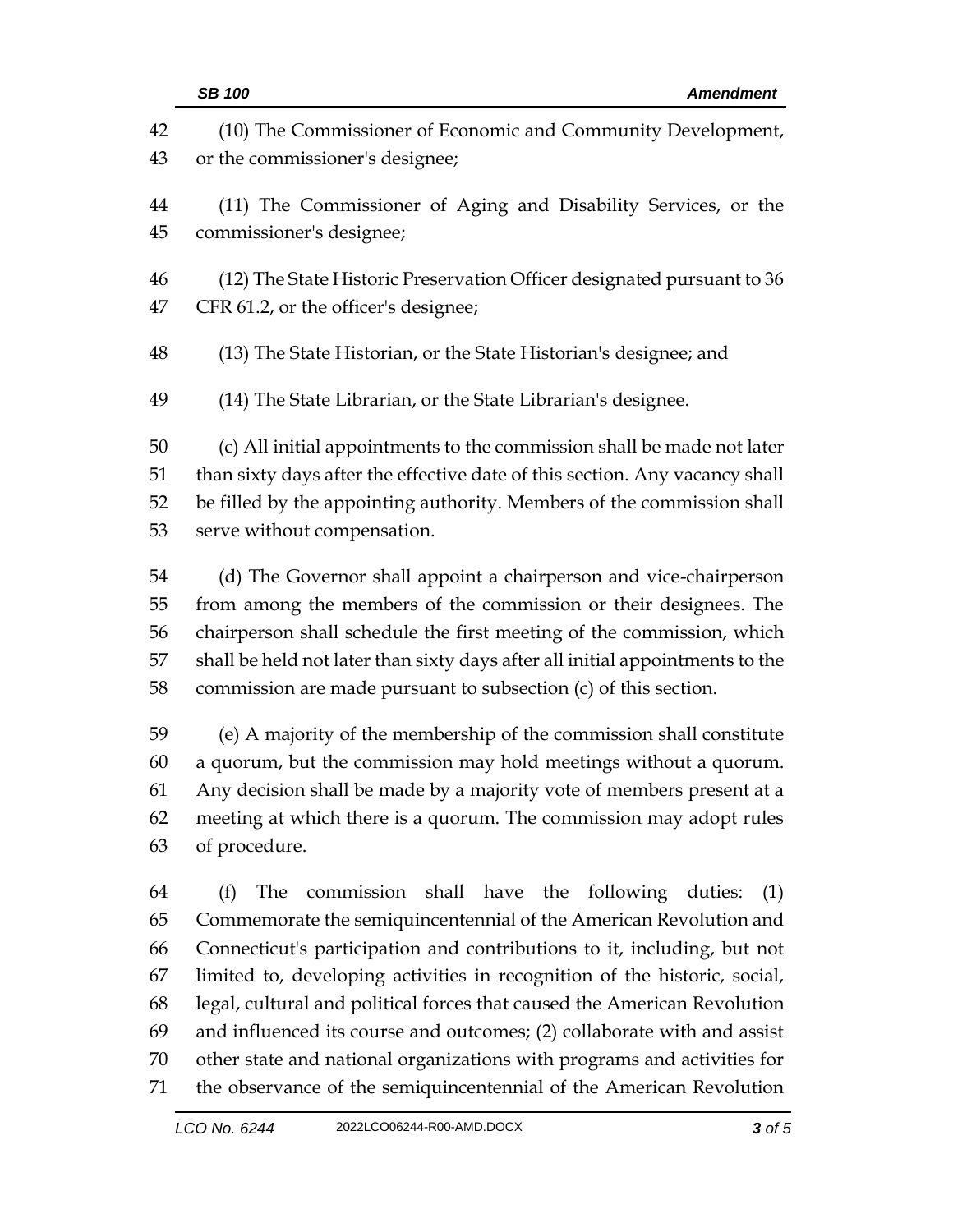in the state; (3) facilitate American Revolution-related activities throughout the state; (4) provide assistance to municipalities and nonprofit organizations for the development of programs, projects and activities pertaining to the American Revolution that have lasting educational value within the state; and (5) support the creation of educational opportunities for students and all members of the public who wish to explore the intricacies of the founding period of the United States.

 (g) To carry out the provisions of this section, the commission may take the following actions: (1) Engage in any activity permitted by a tax- exempt organization under Section 501(c)(3) of the Internal Revenue Code of 1986, or any subsequent corresponding internal revenue code of the United States, as from time to time amended; (2) solicit, accept and use grants and charitable funds made available by the United States government or any United States agency to commemorate the semiquincentennial of the American Revolution; (3) work in conjunction 88 with any tax-exempt organization under Section  $501(c)(3)$  of the Internal Revenue Code of 1986, or any subsequent corresponding internal revenue code of the United States, as from time to time amended, with a similar mission to solicit, accept and use funds or in-kind contributions from private entities to commemorate the semiquincentennial of the American Revolution; (4) request funds from the General Assembly to commemorate the semiquincentennial of the American Revolution; (5) establish any advisory or subcommittee that the commission deems necessary; or (6) authorize any member of the commission to take any action that the commission is authorized to take pursuant to this section.

 (h) Each state agency shall provide advice and information to the commission upon the commission's request if such information is consistent with the commission's purpose and duties as set forth in subsections (a) and (f) of this section.

 (i) Not later than January 1, 2023, and annually thereafter, the commission shall report, in accordance with the provisions of section 11-4a of the general statutes, regarding the activities of the commission,